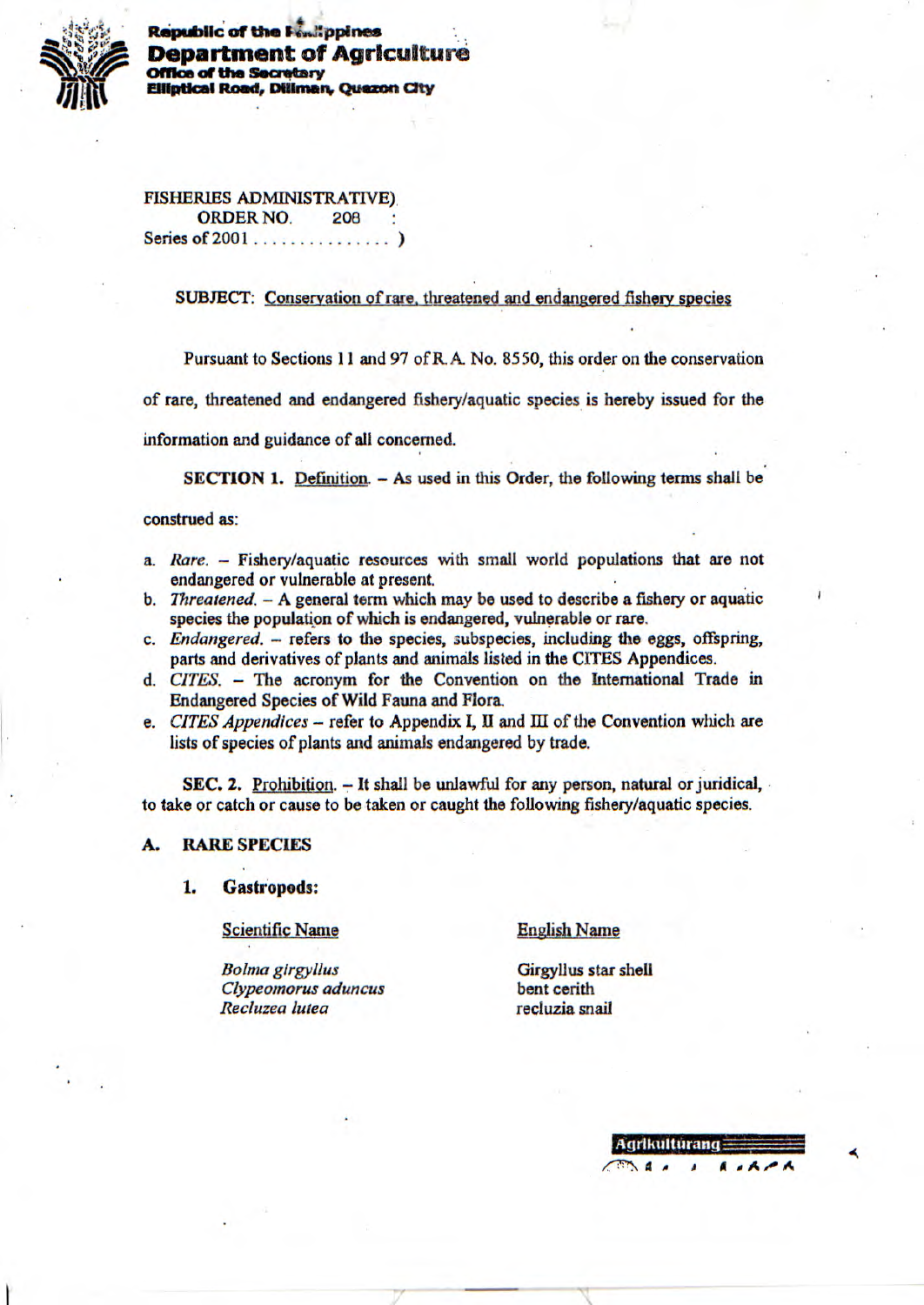*Separalista b/a/n villiana* true separatista *Ma//u v/urn lissus* deep sea cap **Strombus thersites thersite stromb** *Varicospira cr/spate* network beak shell *Tibia martini* **Martini's tibia** *C. childreni* **children's cowrie**<br> *C. beckii* **Beck's cowrie** *C. guttata* great spotted cowrie *C. porteri* porter's cowrie *C. teramachii* Teramachi's cowrie *C. martini* Martini's cowrie *C. saulae* **Saul's cowrie**<br> *C. katsuae* **Saul's C. Katsue's cown** *C. leucodon white* toothed cowrie *C. valentia Prince cowrie Phenacovolva dancei* dance volva<br> *Cypraeacassis rufa* bullmouth helmet *Cypraeacassis rufa Phalium coronadol wyvillei* Wyville's bonnet<br> *P. glabratum glabratum* smooth bonnet *P. glabratum glabratum Morum kurzi Kurzi's morurn M watsoni* Watson's morum

Beck's cowrie **Katsue's cowrie** golden cowrie *M. grande* giant inorum

*Amusium obliteratum* **smudged moon scallop** *EuJIstulana mum/a* club-shaped boring clam

## **B. THREATENED SPECIES**

### **1. Gastropods**

**2. Bivalves:** 

| <b>Scientific Name</b>                                                   | <b>English Name</b>                                 | <b>Local Name</b>                                |
|--------------------------------------------------------------------------|-----------------------------------------------------|--------------------------------------------------|
| Turbo marmoratus<br><b>Trochus niloticus</b><br><b>Barnea</b> manilensis | green snail<br>smooth top shell<br>angel wing shell | laong, bulatok<br>samong; simong; tuwad<br>diwal |
| <b>Crabs</b>                                                             |                                                     |                                                  |

**2.** 

*Birgus latro coconut* crab tatus, umang; alimangong lupa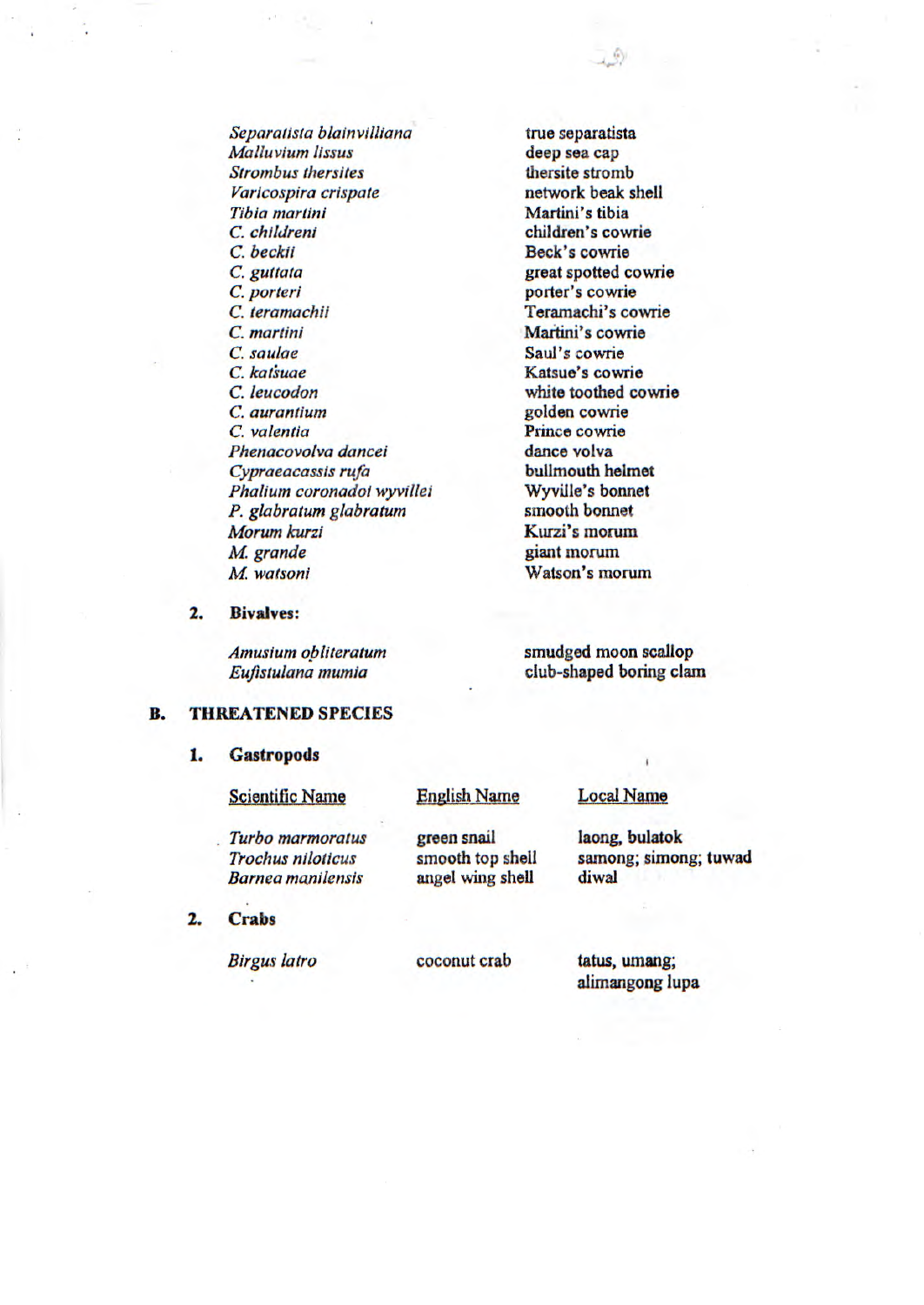# **C. ENDANGERED SPECIES**

# **1. Whales and dolphins**

# Scientific Name English Name Local Name

spinner dolphin

*Sten el/a ion girostris Steneila attenuata* 

*Si'eneila coerulcoalba Lagenodeiphis hosci Tursiops truncate's* 

*Grampus griseus*  Peponocephala electra *Feresa attenuata Glob icephala rnacrorhynch us Pseudorca crassidens Orcinus orca Steno bredanensis Kogia bre viceps Kogia simus Mesoplodon densirostris Zip/iius cavirostris Physeter macrocephalus Megaptera novaeangliae Balaenoptera edeni Balaenoptera physalus* 

### **2. Clams:**

*Tridacna gigas T derasa T squamosa T maxima T. crocca Hipp opus hippopus* 

*H. porceilanus* 

#### **3. Sea snakes**

Pantropical spotted dolphin striped dolphin Fraser's dolphin long-snouted bottlenose dolphin Risso's dolphin melon-headed whale pygmy killer whale short-finned pilot whale false killer whale killer whale rough toothed dolphin pygmy sperm whale dwarf sperm whale Blainville's beaked whale Cuvier's beaked whale sperm whale humpback whale Bryde's whale fin whale'

lumba-lumba lumba-lumba; balakiki lumba-lumba mayahon lumba-lumba, lumod lurnod lumba-lumba; kabang lumod lurnod pakatang-ambuhatan

balyena balyena lumba-lumba baiyena balyena balyena balyena balyena balyena balyena, bongkaras balyena

taklobo takiobo hagdan-hagdan manlet; manlot let-let kukong kabayo 1 Possilla

IMDE LA

kukong kabayo

Cerberus rhynchops dogfaced water snake kalabukab

true giant clam smooth giant clam fluted/scaly giant clam elongated giant clam boring/crocus clam strawberry/horse hoof clam china/porcelain clam